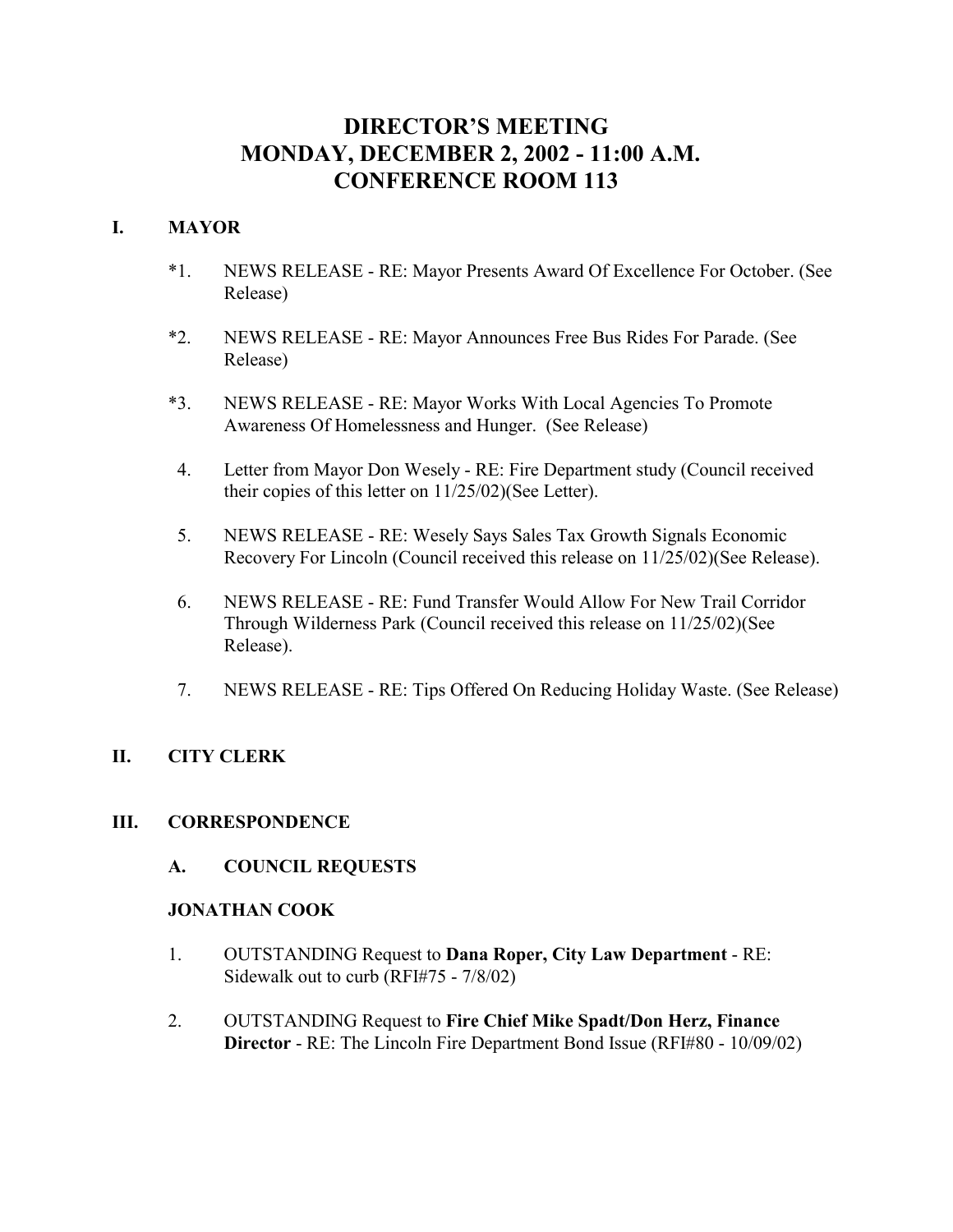## **JON CAMP**

- 1. OUTSTANDING Request to Allan Abbott, Public Works & Utilities Director**/ Lynn Johnson, Parks & Recreation Director** - RE: Bike path tunnels (RFI#78 - 10/02/02). — **1.) SEE RESPONSE FROM ROGER FIGARD, PUBLIC WORKS & UTILITIES DEPARTMENT RECEIVED ON RFI#78 - 10/11/02**
- \*2. Letter to Jon Camp from Jean Fager RE: Ambulance Service Fire Department Billing. (See Letter)

## **TERRY WERNER**

- 1. OUTSTANDING Request to **Allan Abbott, Public Works & Utilities Director**/ Larry Worth, StarTran - RE: HandiVan Complaint (RFI#73 - 10/16/02). — **1.) SEE RESPONSE FROM LARRY WORTH, STARTRAN RECEIVED ON RFI#73 - 10/22/02**
- 2. OUTSTANDING Request to Wynn Hjermstad, Urban Development Department/ **Terry Uland, Neighborhoods, Inc**. – RE: Maintenance Assistance (RFI#78 - 10/28/02). — **1.) SEE RESPONSE FROM STEVE WERTHMANN, URBAN DEVELOPMENT DEPARTMENT RECEIVED ON RFI#78 - 11/01/02**
- 3. Request to Don Herz, Finance Director/Police Chief Tom Casady RE: Parking Meters and Tickets (RFI#79 - 11/15/02). — **1.) SEE RESPONSE FROM CHIEF CASADY, LPD RECEIVED ON RFI #79 - 11/26/02**
- 4. OUTSTANDING Request to **Vince Mejer, Purchasing** RE: Information on Purchasing and Bids (RFI#81 - 11/15/02)

## **COLEEN SENG**

- 1. OUTSTANDING Request to **Char or Doug Srb, Problem Resolution Team** (PRT) - RE: Addresses to add to the Agenda for the next PRT Meeting (RFI#914  $-11/04/02$
- 2. Request to Health Department/Animal Control RE: A terrifying problem with neighbor at 6235 Hartley Street with their two dogs (RFI#917 - 11/15/02). — **1.) SEE RESPONSE FROM BRUCE DART, HEALTH DIRECTOR RECEIVED ON RFI #917 - 11/26/02**
- 3. OUTSTANDING Request to Public Works & Utilities Department, Sidewalks RE: The Sidewalk at  $1011$  N. 78<sup>th</sup> Street (RFI#918 - 11/15/02)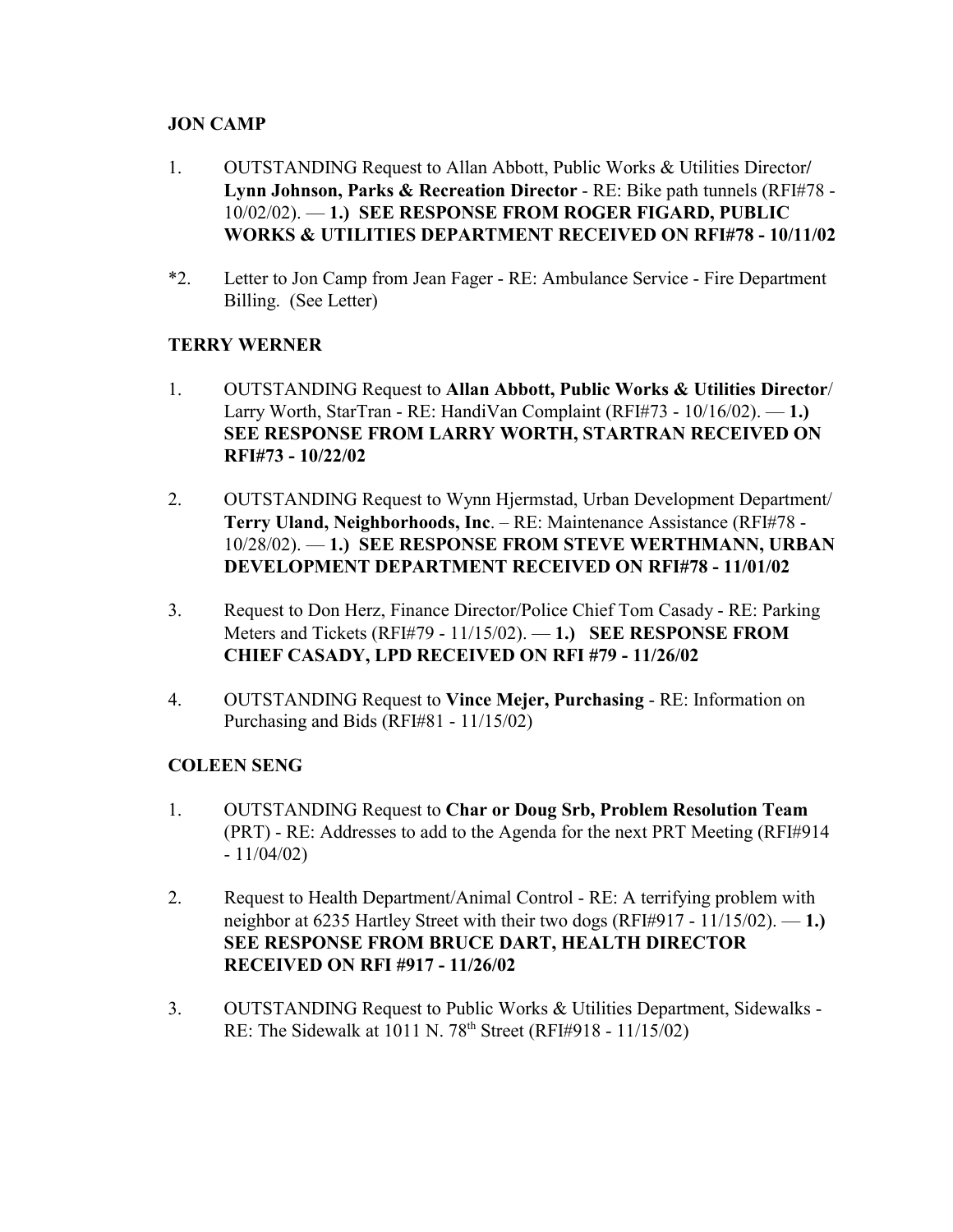## **GLENN FRIENDT**

1. Material - RE: Impact Fee Exemptions. (Council received this information on 11/25/02)(See Material)

## **B. DIRECTORS AND DEPARTMENT HEADS**

## **FINANCE/CITY TREASURER**

1. Material from Don Herz, Finance Director & Melinda J. Jones, City Treasurer - RE: Resolution & Finance Department Treasurer Of Lincoln, Nebraska - Investments Purchased November 18 Thru November 22, 2002.

## **LIBRARY**

\*1. DIRECTOR'S REPORT - Lincoln City Libraries - October 2002 Statistics - Monthly Categorical Report - Fund Balances.

## **PARKS & RECREATION DEPARTMENT**

- \*1. Memo from Lynn Johnson RE: Condition of Bleachers at City-owned Ballfields. (See Memo)
- \*2. Memo from Lynn Johnson RE: Acquisition of the Jamaica North Trail Corridor. (See Memo)

## **PLANNING**

- 1. Memo from Marvin Krout RE: Impact Fees and Timing for Development at Coddington Avenue and West "A" Street. (See Memo)
- 2. Memo from Marvin Krout RE: Local Examples of Fees for Water and Wastewater Service. (See Memo)

## **PLANNING COMMISSION FINAL ACTION . . . . .**

- \*1. Special Permit No. 1993 (Solid Rock Gymnastics 606 Hill Street) Resolution No. PC-00776.
- \*2. Final Plat No. 02023 Vintage Heights  $11<sup>th</sup>$  Addition (So. 98<sup>th</sup> Street and Forest Glen Drive) Resolution No. PC-00774.
- \*3. Final Plat No. 02029 Stone Bridge Creek 1st Addition (North 14th and Humphrey Avenue) Resolution No. PC-00775.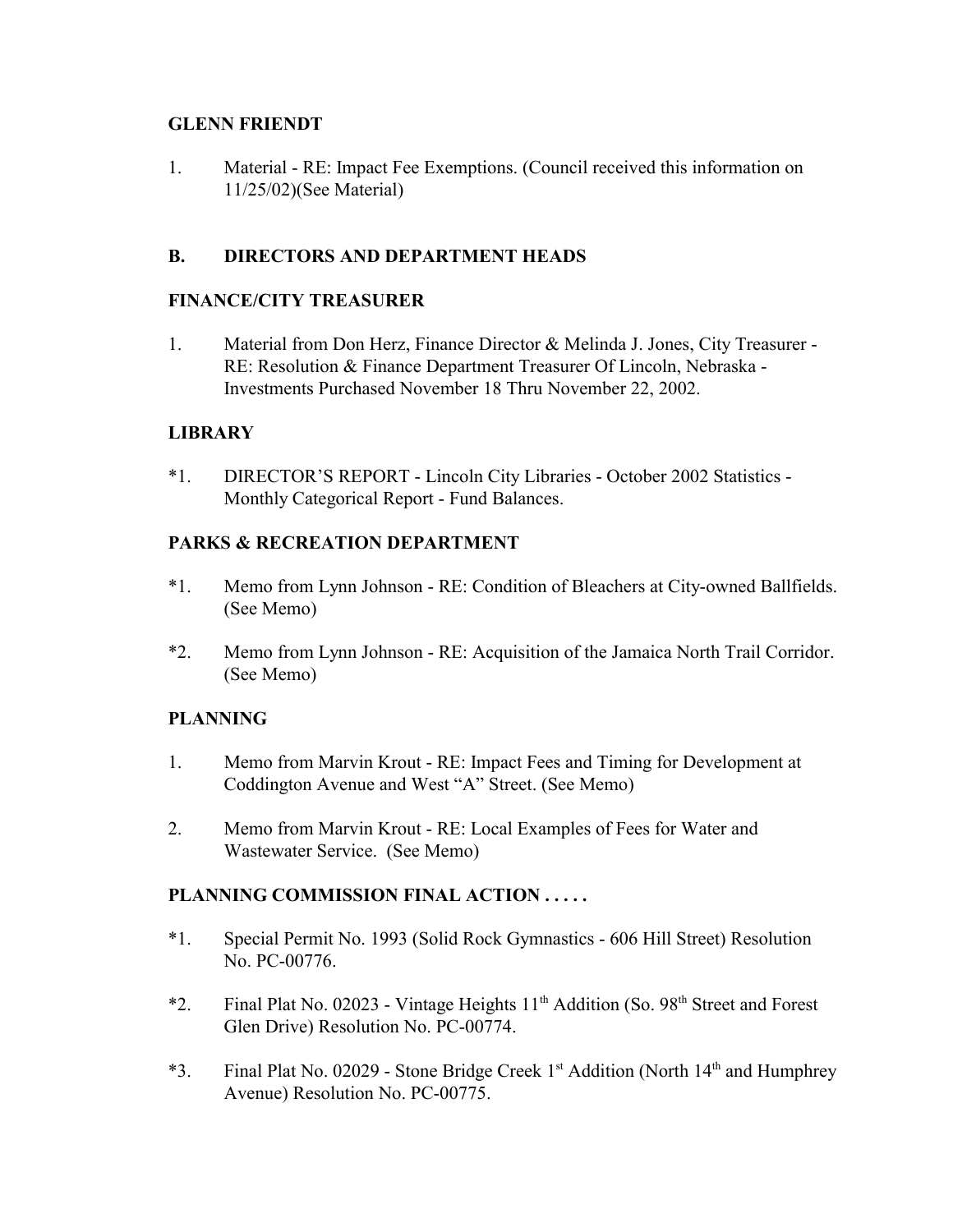\*4. Final Plat No. 02018 - Pine Lake Heights South  $6<sup>th</sup>$  Addition (Northeast of So. 27<sup>th</sup>) Street and Yankee Hill Road) Resolution No. PC-00773.

## **PUBLIC WORKS & UTILITIES DEPARTMENT**

- **1.** Facilities Master Plan Lincoln Water System (This Material goes with #2) (See Attachment)
- **2.** Material from Gary Brandt, Utilities Coordinator, Public Works & Utilities Lincoln Wastewater System – RE: Pre-Council Materials, December 2, 2002 - Wastewater Facilities Plan (This Material goes with #1) (See Attached Material)
- 3. Memo from Steve Masters RE: Council Agenda Item: 02-176, Utility Easement Acquisition Jamaica North. (See Memo)

## **STARTRAN**

\*1. Response Letter from Larry Worth to Glenda Willnerd - RE: The StarTran HandiVan Services. (See Letter)

## **WOMEN'S COMMISSION**

\*1. Response Memo from Bonnie Coffey - RE: The City Council Meeting on 11/18/02 - Bob Valentine made some statements that need correction and/or clarification: (See Memo)

## **C. MISCELLANEOUS**

- \*1. Material from Dave Myers, Lincoln Public Schools RE: Lincoln Public Schools, Lincoln, Nebraska - Comprehensive District Master Plan. (See Material)
- \*2. Letter from Christian Petrick RE: The proposed Infrastructure Financing System. (See Letter)
- \*3. Letter from Dan Marvin RE: Impact Fees. (See Letter)
- \*4. Letter to Journalist Nate Jenkins from Barbara Rader RE: Writing in response to a paragraph in your report on the impact fees question published in the newspaper for November 19<sup>th</sup> - Journal Star. (See Letter)
- \*5. Letter from Michael Kane RE: Concerns regarding alleged Police brutality during his recent incarceration. (See Letter)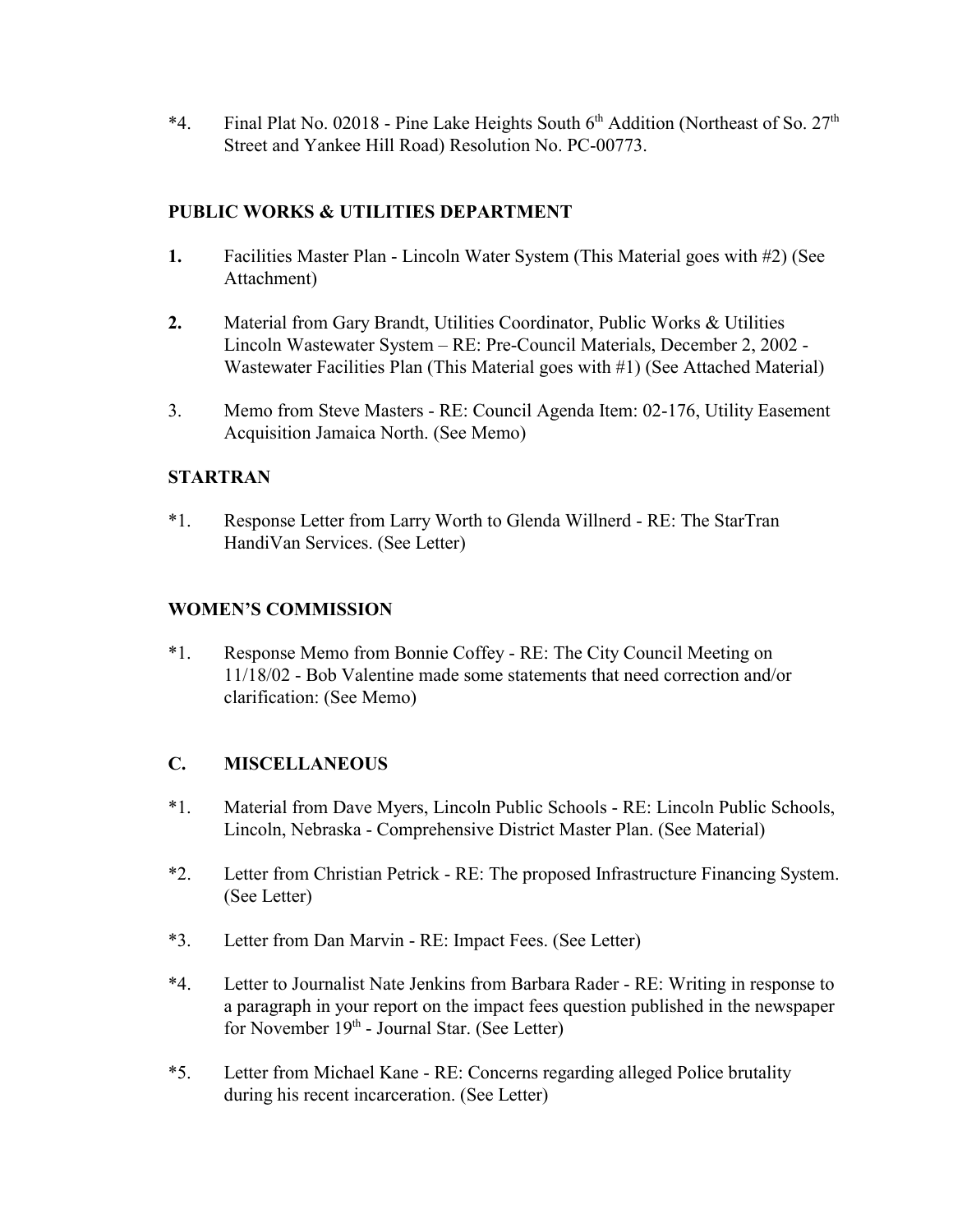- \*6. E-Mail from Mark Hunzeker RE: Housing Affordability Declines (again) Impact Fee Ordinance. (See E-Mail)
- \*7. MEDIA RELEASE RE: Community Health Endowment Announces Funding Priorities. (See Release)
- 8. Lincoln Public Schools Newsletter (See Letter)
- 9. Letter from Laura Loeck RE: The intersection of  $84<sup>th</sup>$  & Pine Lake Road. (See Letter)
- 10. E-Mail from Joseph W. Johnson, Jr. RE: Need for Ordinance thinks it is time Council pass an ordinance barring city employees from actively taking part in partisan or non-partisan political campaigns, federal, state or local, while on city time. (See E-Mail)

## **IV. DIRECTORS**

## **V. CITY COUNCIL MEMBERS**

## **VI. ADJOURNMENT**

## **\*HELD OVER FROM NOVEMBER 25, 2002.**

da120202/tjg/jvr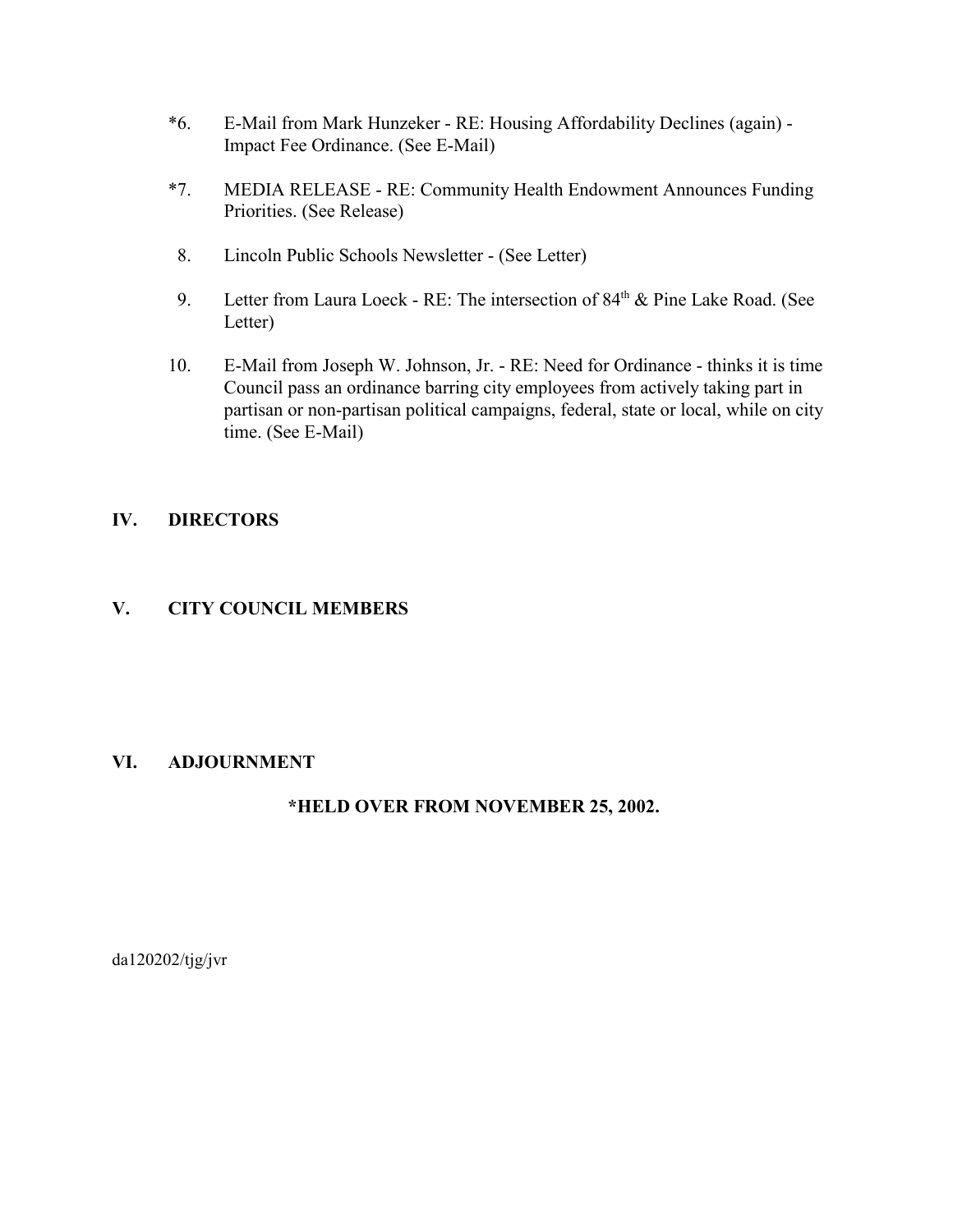## **DIRECTOR'S MEETING MINUTES MONDAY, DECEMBER 2, 2002- 11:00 A.M. CONFERENCE ROOM 113**

**Council Members Present:** Jonathan Cook, Chair; Coleen Seng, Annette McRoy, Terry Werner.

**Council Members Absent:** Jon Camp, Vice-Chair**;** Glenn Friendt, Ken Svoboda.

**Others Present:** Mayor Don Wesely (left early), Mark Bowen, Lin Quenzer, Darl Naumann, Ann Harrell, Corrie Kielty, Mayor's Office; City Clerk, Joan Ross; Dana Roper, City Attorney; Directors and Department Heads; Darrell Podany, Aide to Council Members Camp, Friendt, & Svoboda; Tammy Grammer, City Council Staff and Nate Jenkins, Lincoln Journal Star Representative.

## **I. MAYOR**

Mayor Don Wesely stated to Council that Don Herz will give them the charts and hand outs on the Tax Revenue and talk to them about it. [Don Herz passed out the material to Council regarding City of Lincoln-Gross Sales Tax Collections]. Mayor Wesely stated to Council that he thinks they probably saw the article and commented that there's no other way to interpret this other than the economy is much better. Mayor Wesely stated to Council that he thinks the point is that this is a general trend-line that is very positive from going back to 3 months, so he thinks that they are seeing a pretty good set of sales return. Don Herz quickly went over the material with Council. Mr. Herz stated to Council that the numbers look very good. [Copy of this material is on file in the City Council Office]

Mayor Don Wesely stated to Council that Don Herz also has some good news on the bond, which they helped to put. Don Herz stated to Council that this is the Water Revenue Bonds and they refunded about \$33 million of old outstanding water revenue bonds and issued \$18 million of new bonds. Mr. Herz stated to Council that he just wanted to 'thank' them for helping them get it passed a couple of weeks ago with the Emergency Claus because they did go out into the market that very following day and commented to be quite honest beat the recent increases in the interest rates. Mr. Herz stated to Council that they were able to save the Water Department \$1.6 million as a result of that refunding, so that's going to be a significant amount of cash flow savings for it and they were able to lock-in the next two years of Capital Improvement Funds. Mr. Herz stated to Council so they saved \$1.635 million over the next 10 years.

Mayor Don Wesely stated to Council that he has to head over to the "Red Ribbon Day" event, so he'll say "Hi" to all of their colleagues [Jon Camp, Glenn Friendt, and Ken Svoboda are at this event]. Mayor Wesely stated to Council 'thank you' very much and stated that they thought that they would want to hear the good news. Mr. Werner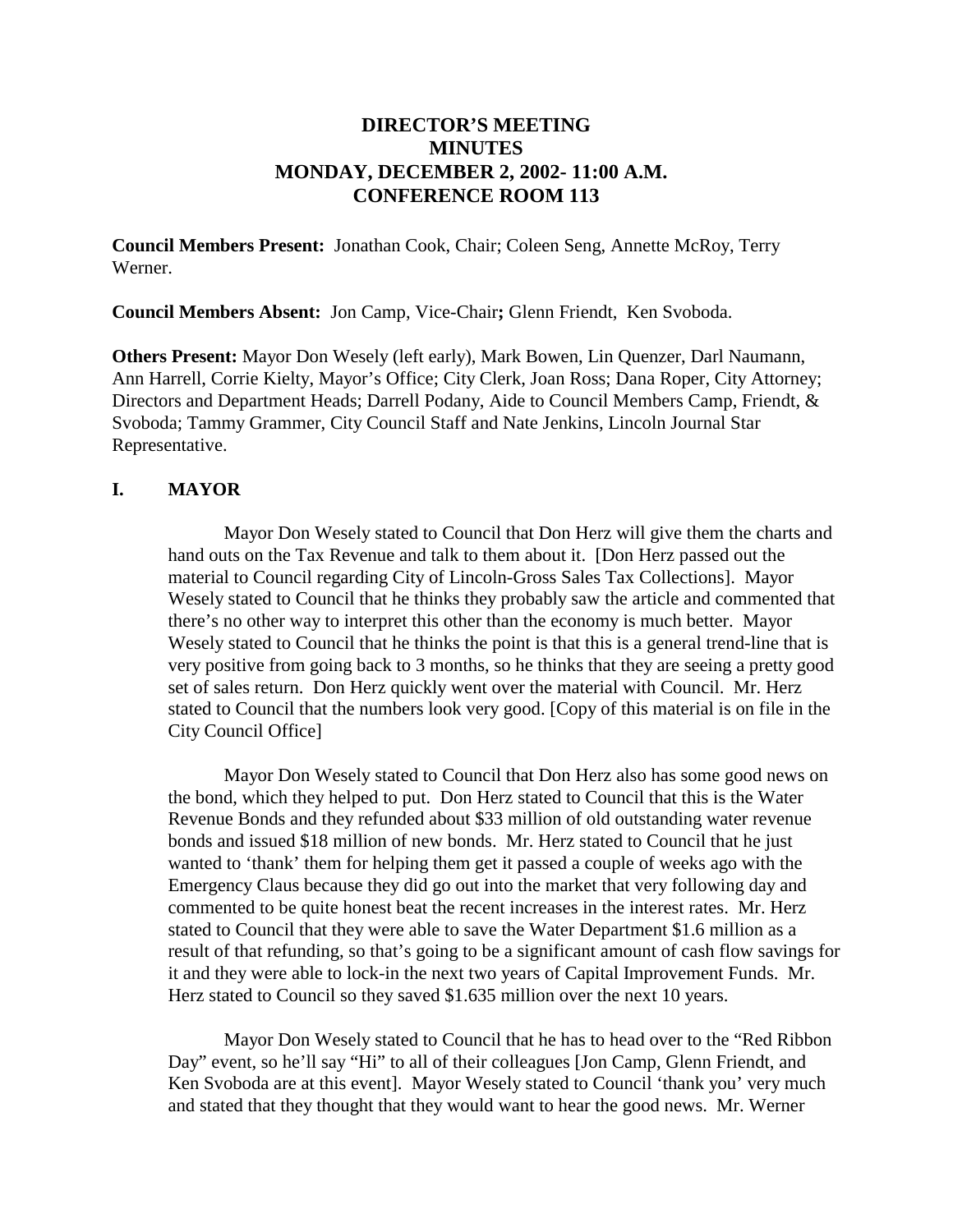stated to Mayor Wesely to let them know that they would have liked to been there, but they're at their meetings and asked him if he could please pass this onto them. Mayor Wesely stated to Council 'sure', he will and Mr. Cook 'thanked' him.

- \*1. NEWS RELEASE RE: Mayor Presents Award Of Excellence For October. NO COMMENTS
- \*2. NEWS RELEASE RE: Mayor Announces Free Bus Rides For Parade. NO COMMENTS
- \*3. NEWS RELEASE RE: Mayor Works With Local Agencies To Promote Awareness Of Homelessness and Hunger. — NO COMMENTS
- 4. Letter from Mayor Don Wesely RE: Fire Department study (Council received their copies of this letter on 11/25/02). — NO COMMENTS
- 5. NEWS RELEASE RE: Wesely Says Sales Tax Growth Signals Economic Recovery For Lincoln (Council received this release on 11/25/02). — This issue was discussed under "I. Mayor". (See that discussion)
- 6. NEWS RELEASE RE: Fund Transfer Would Allow For New Trail Corridor Through Wilderness Park (Council received this release on 11/25/02). — NO **COMMENTS**
- 7. NEWS RELEASE RE: Tips Offered On Reducing Holiday Waste. NO **COMMENTS**

#### **II. CITY CLERK**

City Clerk Joan Ross stated to Council just to point out to them on the "Miscellaneous Referrals" they have two on the Mayor's Letter, one is Item #20 and the other one is Item #15 under "Miscellaneous Referrals" on their extra sheet.

City Clerk Joan Ross stated to Council that they have setting a hearing date for Monday, December 16, 2002 for Items #17, #18 & #19 and she'll try to remember just to jump back to the "Miscellaneous Referral" and pick that one up and get them all three in one vote. Mr. Cook stated to City Clerk Joan Ross okay.

City Clerk Joan Ross stated that Ms. McRoy pointed out her 'Conflict of Interest' and she will state that. City Clerk Joan Ross stated to Council that Dana Roper did advise her and however, since Ms. McRoy did introduce it, they will have someone else make it for her. [RE: Item #28 - Creating Alley Paving District No. 363 from 26<sup>th</sup> Street to 27th Street between Q and R Streets, and assessing the cost thereof against the benefitted property]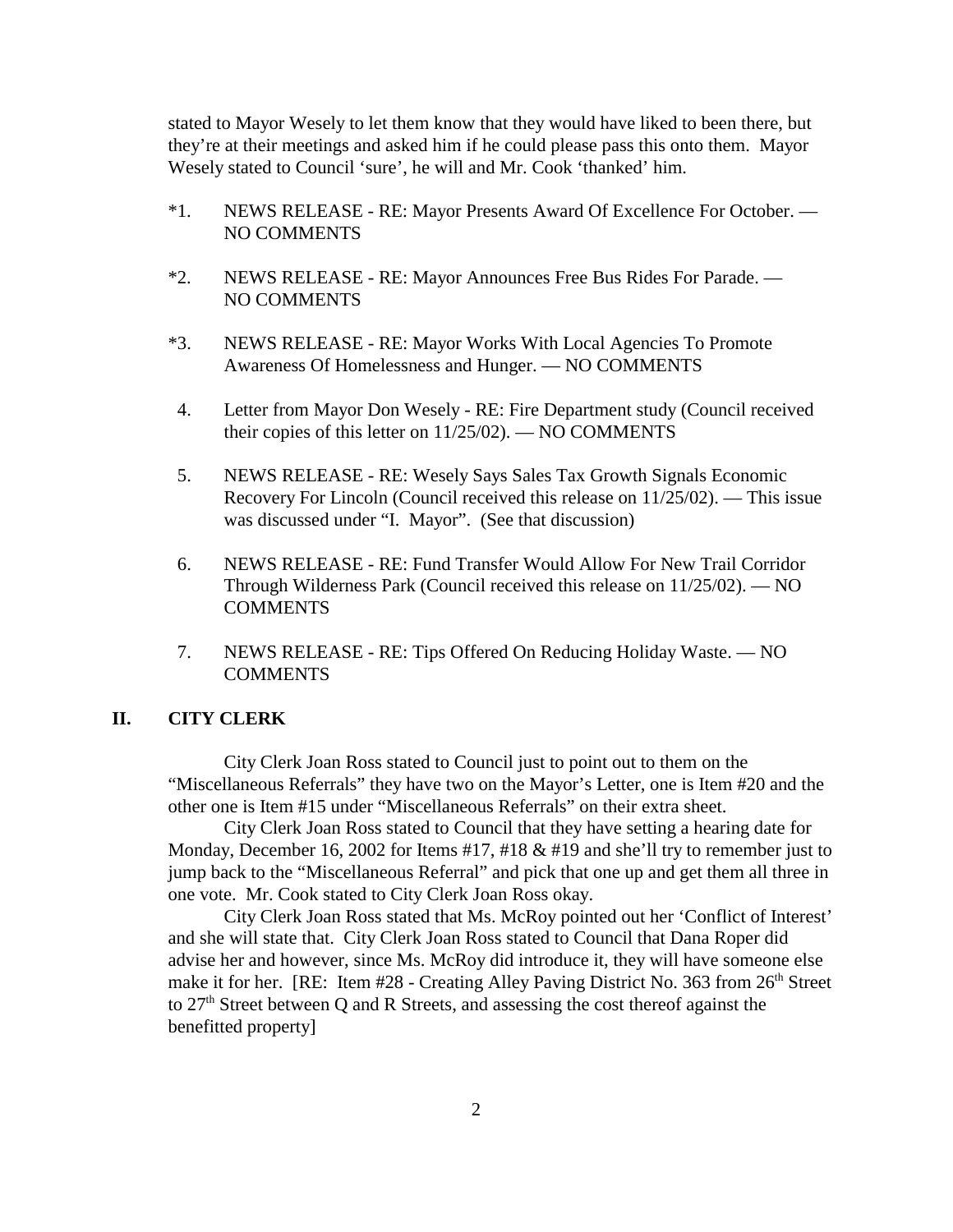City Clerk Joan Ross stated to Council that she handed out to them a Motion to Amend for Item #38 [Accepting the offer of Stone Bridge Creek, L.L.C. to dedicate Alvo Road right-of-way generally located west of North 14<sup>th</sup> Street].

Council also received a Motion to Amend No. 1 & a Motion to Amend No. 2 for Item 35 [Change of Zone 3379 - Application of Marvin and Barbara Armstrong for a change of zone from R-4 Residential to I-1 Industrial on property generally located at N. 58<sup>th</sup> Street and 120' north of Ballard Avenue]

Mr. Cook stated that Item #1 [Declaring approximately 3,225 square feet of City owned property generally located at  $9<sup>th</sup>$  and Q Streets as surplus and authorizing the sale thereof to B & J Partnership] is a problem because it didn't go through the Planning Commission. Mr. Cook stated that he understands that they have a letter from the Planning Director saying that this is in performance of the Comp. Plan, but that's not in keeping with the normal process that they have used on surplus property. Mr. Cook stated that he disagrees with this approach, he thinks if they were do to this that no surplus property ever again would go through the Planning Commission and he thinks that is wrong and under cuts the public process. So, he talked to the Mayor about it and he said that he was surprised as well and would have no problem with them sending it back to the Planning Commission, so he would hope that this is something they could do. City Clerk Joan Ross commented to Mr. Cook so they would need a vote today to refer it to the Planning Commission. Mr. Cook stated to City Clerk Joan Ross today or next week, but he thinks they better do it soon. City Clerk Joan Ross stated to Mr. Cook okay.

Mr. Cook stated that on Item 2 [Amending Section 9.36.080 of the Lincoln Municipal Code to allow the Lincoln Airport Authority to designate flight patterns that are in need of control of the bird population for the protection of the public health, safety, and welfare; and to allow City recognized homeowner associations to use nonlethal means to help reduce the bird populations within the flight patterns] he just wanted to make sure that he understands it. Mr. Cook commented so the homeowner not the neighborhood and asked who is in charge of this particular item. Dana Roper stated Annette [McRoy]. Mr. Cook stated to Ms. McRoy that it says homeowner vs. neighborhood and he was just curious because the Homeowners Associations are different from the Neighborhood Associations. Ms. McRoy stated to Mr. Cook 'yes' this is on behalf of the Capital Beach Homeowners Association the folks out on the lake. Mr. Cook stated to Ms. McRoy okay and commented so this is for a specific case. Ms. McRoy stated to Mr. Cook 'yes', but they are going to have to change the ordinance. Dana Roper stated to Council that it has to be in the flight pattern. Mr. Cook stated to Mr. Roper 'right', but if there was a neighborhood in the flight pattern that was a Neighborhood Association they would not be covered by this including shooing off the geese. Mr. Roper stated to Mr. Cook that's correct. Mr. Cook stated okay, he just wanted clarification on it.

Mr. Cook asked if there was any additional information for Items  $4 \& 5$  [Special Permit] 1976 - Application of Willard Giebenrath to develop View Pointe North Community Unit Plan for 14 single family acreage lots on property generally located at N.  $70<sup>th</sup>$  Street and Waverly Road; and Accepting and approving the preliminary plat of View Pointe North for 14 lots and 5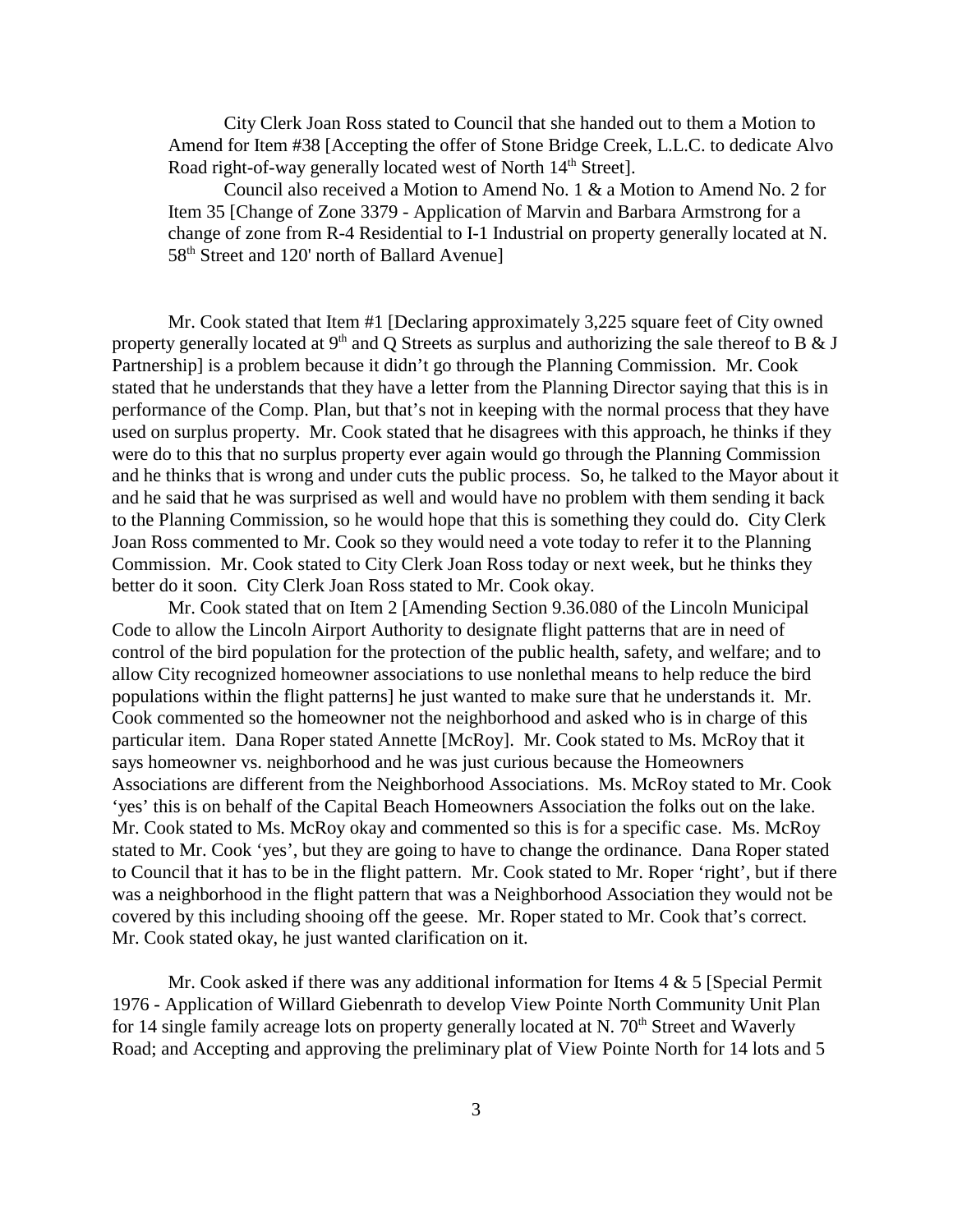outlots with waivers of the required street trees, street lighting, landscape screens, sidewalks, culde-sac length, storm water detention and block length, on property generally located at N.  $70<sup>th</sup>$ Street and Waverly Road] or are they just going to wait until the meeting to get feed back from the applicant and asked if anybody has heard anything from the applicant. Ms. McRoy stated that she got a call this weekend. Mr. Cook stated that he didn't get any calls about it, so he wasn't sure. Ms. Seng indicated that she certainly did. Mr. Cook commented so he guess that they will just see what is presented to them today.

Mr. Cook stated that in regards to Item 35 which is the R-4 to I-1, he had called in and asked about a possible amendment to put in a buffer zone and asked the Planning Department if they have it. Ray Hill stated to Mr. Cook that they have two amendments and they have sent them to the Law Department and indicated that one would leave the east 25 feet or whatever dimension that he'd like to put in as residential as it is presently zoned, which would then preclude any access to 58<sup>th</sup> Street because you're not allowed to take commercial use or industrial uses across the residential zoned property. Mr. Hill stated to Mr. Cook the other one would be the same thing, but it would exclude also the lot 3 from the I-1 that is a residential zone, which is the property that is presently being used for residential purposes that the owner said he would continue to use as residential purposes. Mr. Hill stated to Mr. Cook that he thinks they had said at the testimony that they would continue to use it as residential, so they were saying 'well' if they are going to continue to use it as residential, it should be zoned that way. Mr. Cook stated to Mr. Hill okay and asked him if the amendments will be ready for them today. Dana Roper stated to Mr. Cook that he has no idea, he will have to check on it. Mr. Cook stated to Mr. Roper okay.

Mr. Cook asked if Item 36 [ Change of Zone 3383 - Application of Capitol Sports Foundation for a change of zone from AG Agricultural to I-1 Industrial on property generally located at the northeast corner of N. 70<sup>th</sup> Street and Salt Creek, south of Arbor Road] is just what was approved by the Planning Commission, which was making half the property H-2 instead of the entire property I-1 and if they just vote on what's before them that is what they will be approving and asked if this was correct. Ray Hill stated to Mr. Cook that he will have to check the ordinance because he's not sure what the ordinance actually says. Mr. Cook stated to Mr. Hill okay and asked him to check on it. Mr. Hill stated to Mr. Cook okay.

Mr. Cook stated that for Item 38, they have a new amendment for it. [City Clerk Joan Ross mentioned this item earlier -see that discussion]

#### **III. CORRESPONDENCE**

#### **A. COUNCIL REQUESTS**

#### **JONATHAN COOK**

- 1. OUTSTANDING Request to **Dana Roper, City Law Department** RE: Sidewalk out to curb (RFI#75 - 7/8/02). — NO COMMENTS
- 2. OUTSTANDING Request to **Fire Chief Mike Spadt/Don Herz, Finance Director** - RE: The Lincoln Fire Department Bond Issue (RFI#80 - 10/09/02). — NO COMMENTS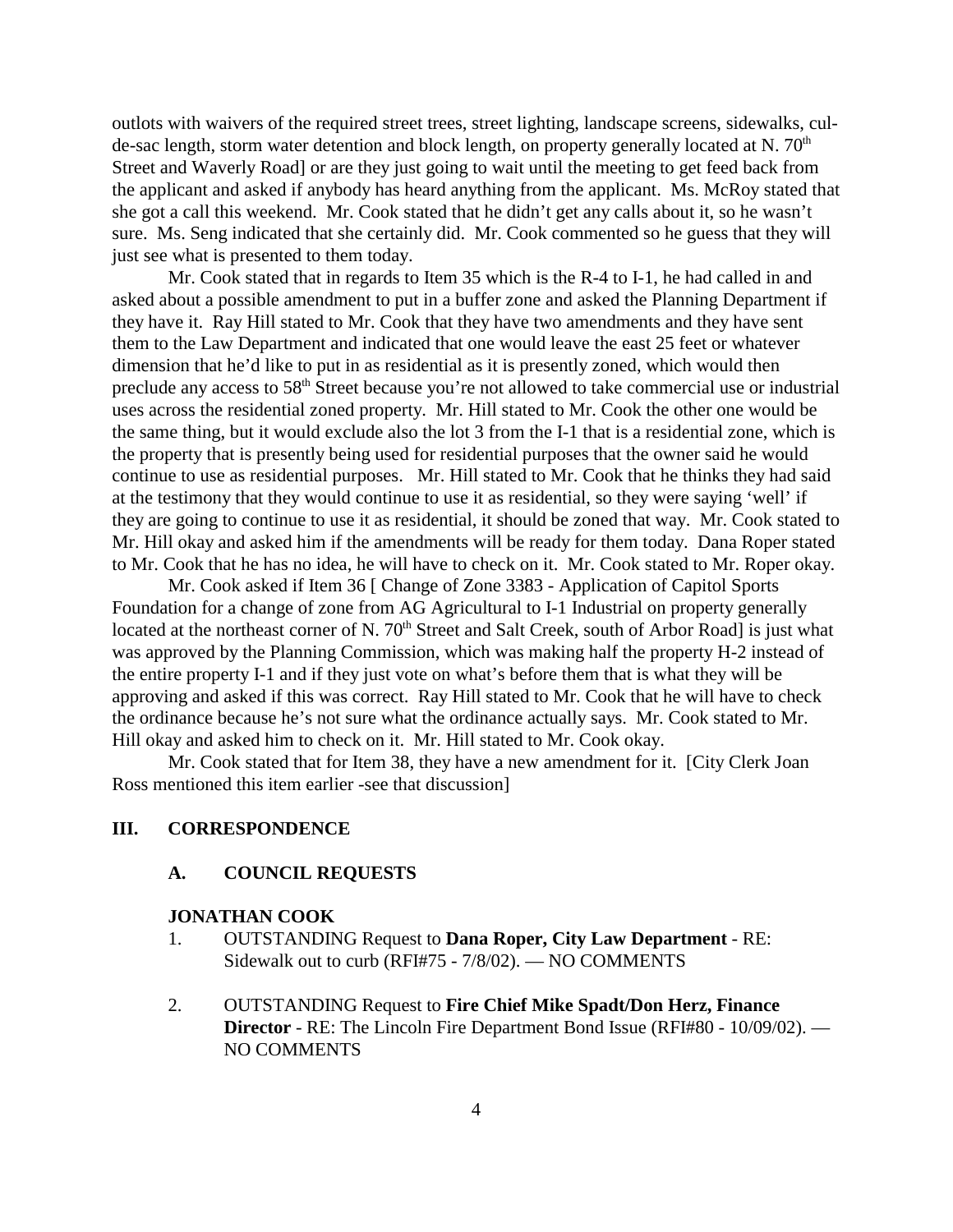#### **JON CAMP**

- 1. OUTSTANDING Request to Allan Abbott, Public Works & Utilities Director**/ Lynn Johnson, Parks & Recreation Director** - RE: Bike path tunnels (RFI#78 - 10/02/02). — **1.) SEE RESPONSE FROM ROGER FIGARD, PUBLIC WORKS & UTILITIES DEPARTMENT RECEIVED ON RFI#78 - 10/11/02**. — NO COMMENTS - JON CAMP ABSENT
- \*2. Letter to Jon Camp from Jean Fager RE: Ambulance Service Fire Department Billing. — NO COMMENTS - JON CAMP ABSENT

#### **TERRY WERNER**

- 1. OUTSTANDING Request to **Allan Abbott, Public Works & Utilities Director**/ Larry Worth, StarTran - RE: HandiVan Complaint (RFI#73 - 10/16/02). — **1.) SEE RESPONSE FROM LARRY WORTH, STARTRAN RECEIVED ON RFI#73 - 10/22/02. —** NO COMMENTS
- 2. OUTSTANDING Request to Wynn Hjermstad, Urban Development Department/ **Terry Uland, Neighborhoods, Inc**. – RE: Maintenance Assistance (RFI#78 - 10/28/02). — **1.) SEE RESPONSE FROM STEVE WERTHMANN, URBAN DEVELOPMENT DEPARTMENT RECEIVED ON RFI#78 - 11/01/02**. — Mr. Werner stated to Tammy Grammer that she can remove this Request For Information (#78) from the Agenda. Ms. Grammer stated to Mr. Werner okay.
- 3. Request to Don Herz, Finance Director/Police Chief Tom Casady RE: Parking Meters and Tickets (RFI#79 - 11/15/02). — **1.) SEE RESPONSE FROM CHIEF CASADY, LPD RECEIVED ON RFI #79 - 11/26/02. —**  NO COMMENTS
- 4. OUTSTANDING Request to **Vince Mejer, Purchasing** RE: Information on Purchasing and Bids (RFI#81 - 11/15/02). — NO COMMENTS

#### **COLEEN SENG**

1. OUTSTANDING Request to **Char or Doug Srb, Problem Resolution Team** (PRT) - RE: Addresses to add to the Agenda for the next PRT Meeting (RFI#914 - 11/04/02). — Ms. Seng stated to Tammy Grammer that she can remove this Request For Information (#914) from the Agenda. Ms. Grammer stated to Ms. Seng okay.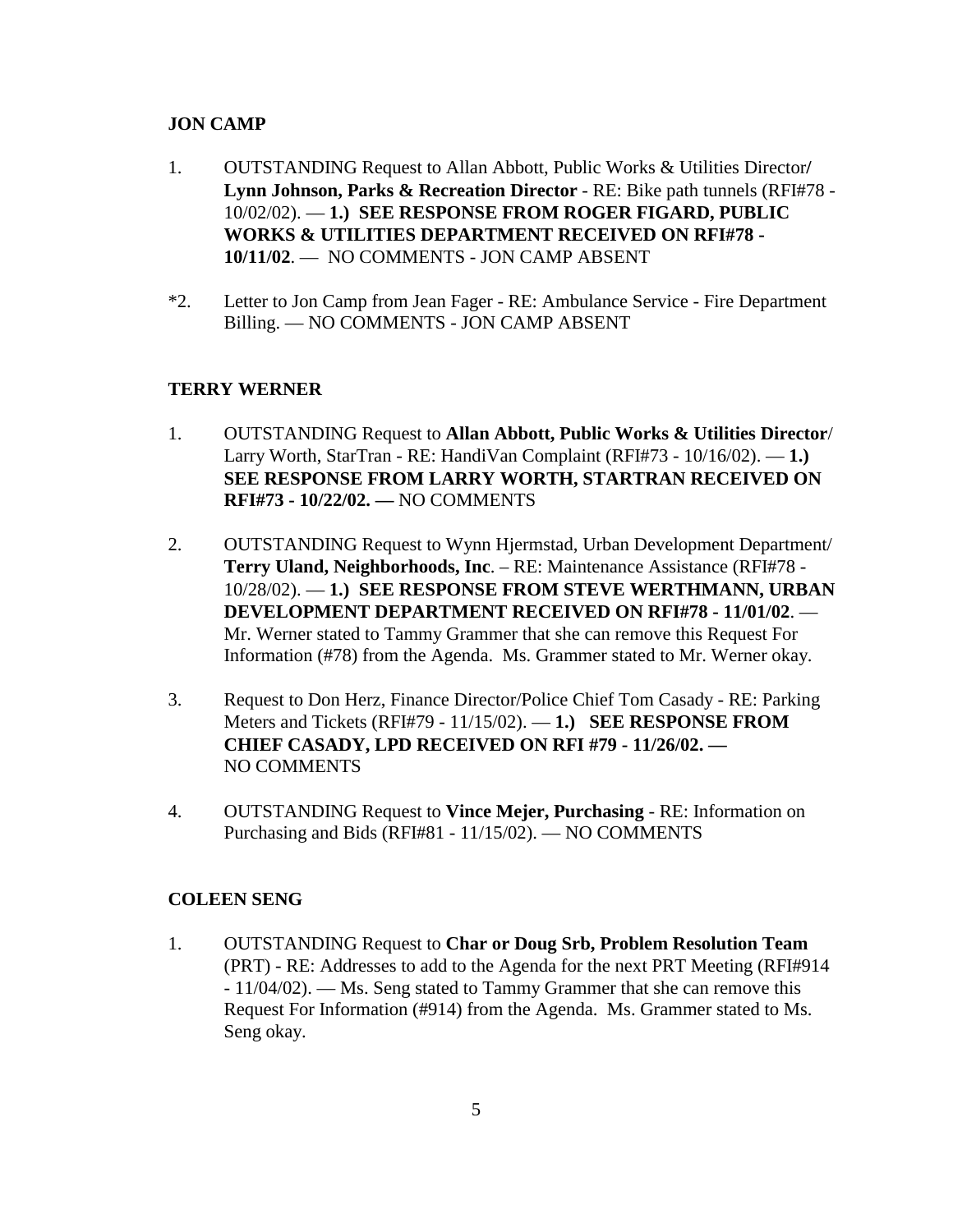2. Request to Health Department/Animal Control - RE: A terrifying problem with neighbor at 6235 Hartley Street with their two dogs (RFI#917 - 11/15/02). — **1.) SEE RESPONSE FROM BRUCE DART, HEALTH DIRECTOR RECEIVED ON RFI #917 - 11/26/02**. — Ms. Seng stated to Tammy Grammer that she can remove this Request For Information (#917) from the Agenda. Ms. Grammer stated to Ms. Seng okay.

Ms. Seng stated to the Aging Department that she would also like to talk with them about this women that turned in this complaint after the Health Department was out there. Deb Peck stated to Ms. Seng okay. Ms. Seng stated to Ms. Peck that she thinks this lady needs to have someone check in on her.

3. OUTSTANDING Request to Public Works & Utilities Department, Sidewalks - RE: The Sidewalk at 1011 N. 78th Street (RFI#918 - 11/15/02)**. —**  NO COMMENTS

#### **GLENN FRIENDT**

1. Material - RE: Impact Fee Exemptions. (Council received this information on 11/25/02). — NO COMMENTS - GLENN FRIENDT ABSENT

## **B. DIRECTORS AND DEPARTMENT HEADS**

#### **FINANCE/CITY TREASURER**

1. Material from Don Herz, Finance Director & Melinda J. Jones, City Treasurer - RE: Resolution & Finance Department Treasurer Of Lincoln, Nebraska - Investments Purchased November 18 Thru November 22, 2002. — NO **COMMENTS** 

#### **LIBRARY**

\*1. DIRECTOR'S REPORT - Lincoln City Libraries - October 2002 Statistics - Monthly Categorical Report - Fund Balances. — NO COMMENTS

#### **PARKS & RECREATION DEPARTMENT**

\*1. Memo from Lynn Johnson - RE: Condition of Bleachers at City-owned Ballfields. — Mr. Cook noted that this is Lynn Johnson's letter regarding the bleachers and he thinks that they received it last week. Mr. Cook stated that Craig Groat received a copy of it.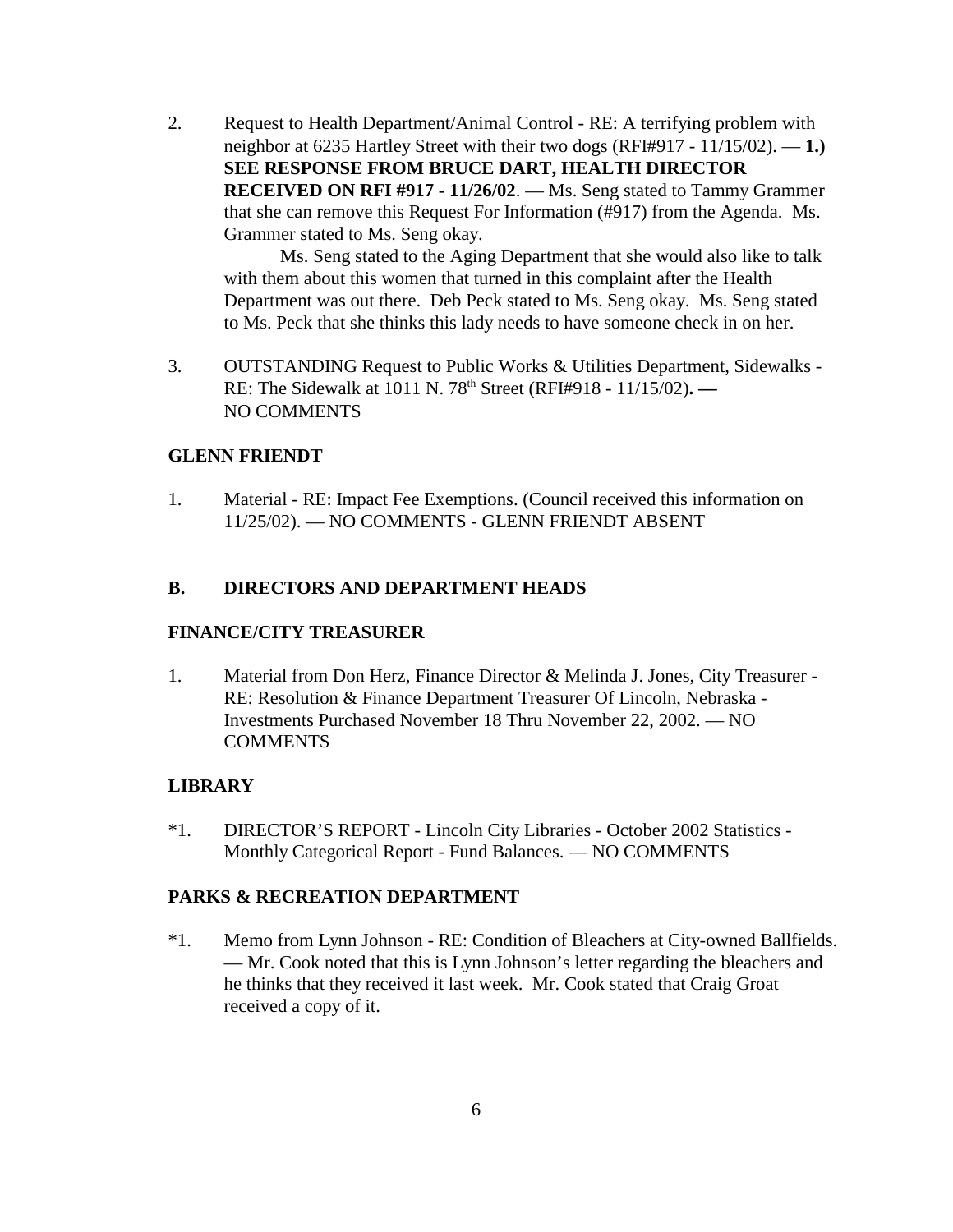\*2. Memo from Lynn Johnson - RE: Acquisition of the Jamaica North Trail Corridor. — NO COMMENTS

### **PLANNING**

- 1. Memo from Marvin Krout RE: Impact Fees and Timing for Development at Coddington Avenue and West "A" Street. — NO COMMENTS
- 2. Memo from Marvin Krout RE: Local Examples of Fees for Water and Wastewater Service. — NO COMMENTS

## **PLANNING COMMISSION FINAL ACTION . . . . .**

- \*1. Special Permit No. 1993 (Solid Rock Gymnastics 606 Hill Street) Resolution No. PC-00776. — NO COMMENTS
- \*2. Final Plat No. 02023 Vintage Heights  $11<sup>th</sup>$  Addition (So. 98<sup>th</sup> Street and Forest Glen Drive) Resolution No. PC-00774. — NO COMMENTS
- \*3. Final Plat No. 02029 Stone Bridge Creek  $1<sup>st</sup>$  Addition (North  $14<sup>th</sup>$  and Humphrey Avenue) Resolution No. PC-00775. — NO COMMENTS
- \*4. Final Plat No. 02018 Pine Lake Heights South  $6<sup>th</sup>$  Addition (Northeast of So.  $27<sup>th</sup>$ Street and Yankee Hill Road) Resolution No. PC-00773. — NO COMMENTS

#### **PUBLIC WORKS & UTILITIES DEPARTMENT**

- **1.** Facilities Master Plan Lincoln Water System (This Material goes with #2). NO COMMENTS
- **2.** Material from Gary Brandt, Utilities Coordinator, Public Works & Utilities Lincoln Wastewater System – RE: Pre-Council Materials, December 2, 2002 - Wastewater Facilities Plan (This Material goes with #1). — NO COMMENTS
- 3. Memo from Steve Masters RE: Council Agenda Item: 02-176, Utility Easement Acquisition Jamaica North. — NO COMMENTS

#### **STARTRAN**

\*1. Response Letter from Larry Worth to Glenda Willnerd - RE: The StarTran HandiVan Services. — NO COMMENTS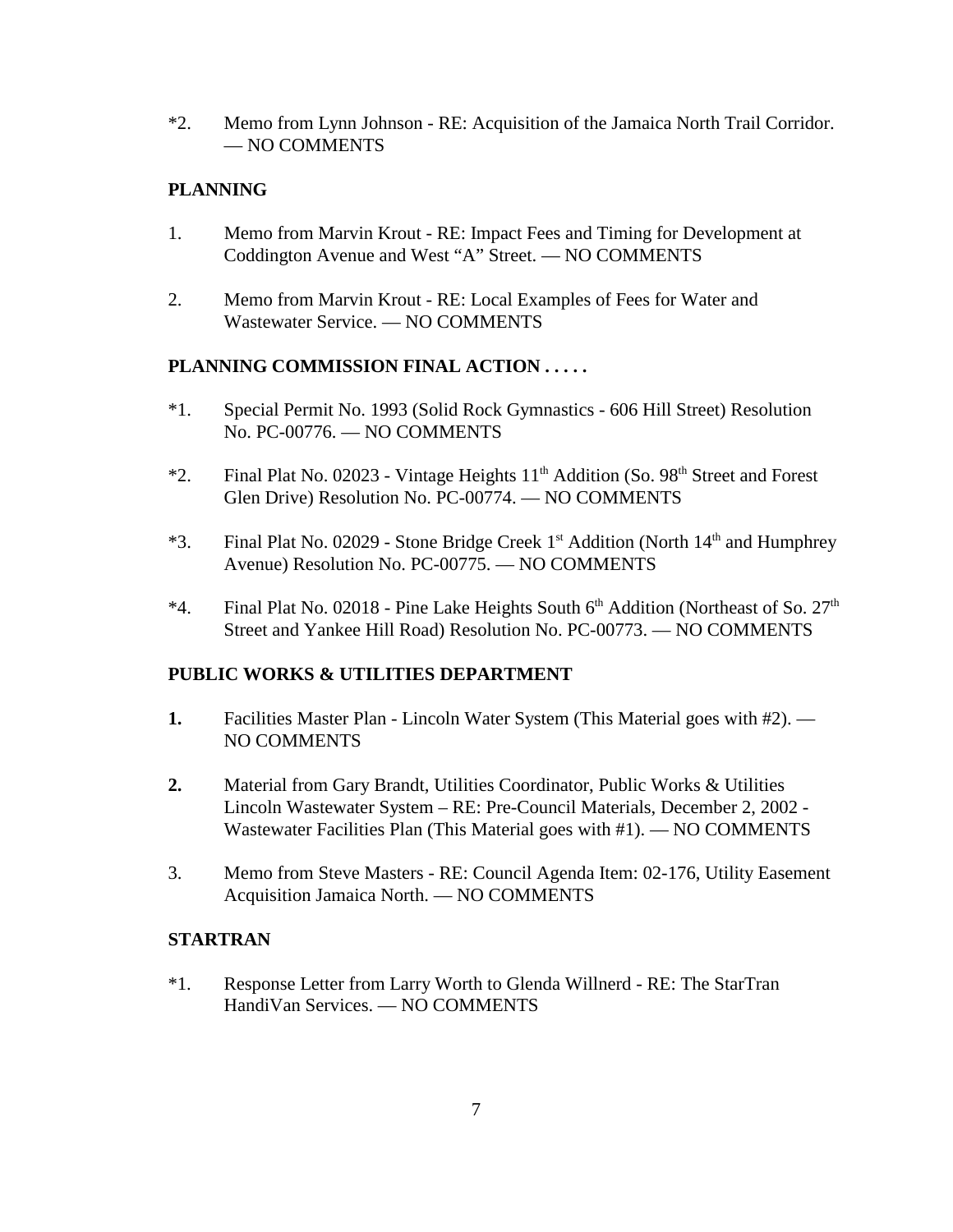#### **WOMEN'S COMMISSION**

\*1. Response Memo from Bonnie Coffey - RE: The City Council Meeting on 11/18/02 - Bob Valentine made some statements that need correction and/or clarification: (See Memo). — NO COMMENTS

#### **C. MISCELLANEOUS**

- \*1. Material from Dave Myers, Lincoln Public Schools RE: Lincoln Public Schools, Lincoln, Nebraska - Comprehensive District Master Plan. — NO COMMENTS
- \*2. Letter from Christian Petrick RE: The proposed Infrastructure Financing System.— NO COMMENTS
- \*3. Letter from Dan Marvin RE: Impact Fees. NO COMMENTS
- \*4. Letter to Journalist Nate Jenkins from Barbara Rader RE: Writing in response to a paragraph in your report on the impact fees question published in the newspaper for November  $19<sup>th</sup>$  - Journal Star. — NO COMMENTS
- \*5. Letter from Michael Kane RE: Concerns regarding alleged Police brutality during his recent incarceration. — NO COMMENTS
- \*6. E-Mail from Mark Hunzeker RE: Housing Affordability Declines (again) Impact Fee Ordinance. — NO COMMENTS
- \*7. MEDIA RELEASE RE: Community Health Endowment Announces Funding Priorities. — NO COMMENTS
- 8. Lincoln Public Schools Newsletter. NO COMMENTS
- 9. Letter from Laura Loeck RE: The intersection of  $84<sup>th</sup>$  & Pine Lake Road. Mr. Cook stated that this note is from a 14 year old girl about  $84<sup>th</sup>$  & Pine Lake Road and it mentions the cutting down of trees. Mr. Cook stated that he would like to maybe have the Planning Department write back to her and indicated that he will also have a little Council reply just 'thanking' her. Discussion continued with Mr. Cook, Ray Hill and Allan Abbott on this issue. After discussion, Allan Abbott stated to Mr. Cook that the Public Works & Utilities Department and the Planning Department will work together on it for a response back to her.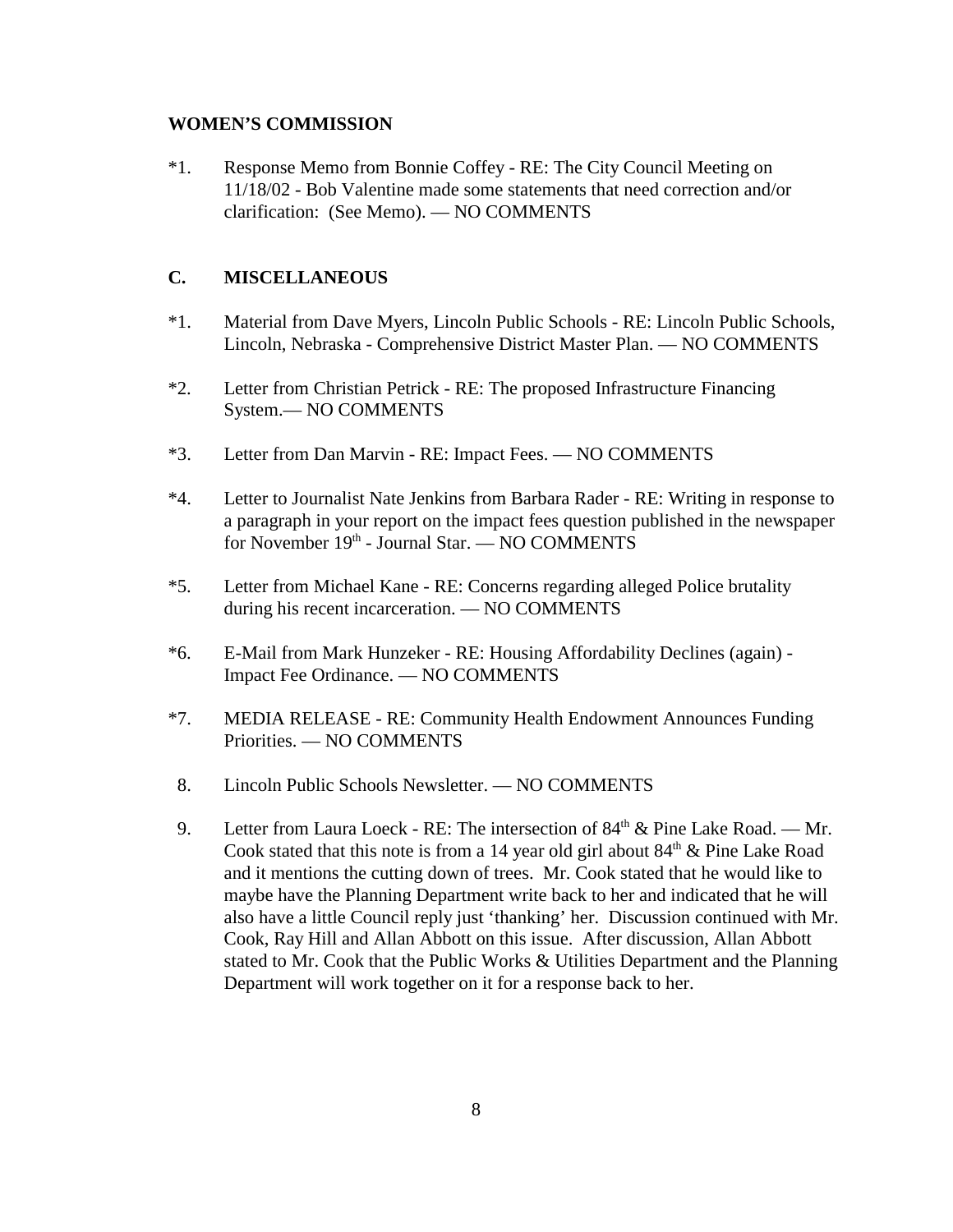10. E-Mail from Joseph W. Johnson, Jr. - RE: Need for Ordinance - thinks it is time Council pass an ordinance barring city employees from actively taking part in partisan or non-partisan political campaigns, federal, state or local, while on city time. — Mr. Cook asked the Law Department to respond to this E-Mail. Dana Roper stated to Mr. Cook okay. [Mr. Werner gave Dana Roper a copy of the E-Mail]

# **ADDENDUM (For November 25th)**

## **I. MAYOR**

- 1. NEWS RELEASE RE: 5 City-TV To Air Author Haruf's Presentation. NO **COMMENTS**
- **II. CITY CLERK NONE**

#### **III. CORRESPONDENCE**

**A. COUNCIL REQUESTS -NONE**

#### **B. DIRECTORS AND DEPARTMENT HEADS**

#### **LAW DEPARTMENT**

1. Letter from Margaret Blatchford, Assistant City Attorney - RE: Remote Control Locomotive Ordinance. — NO COMMENTS

#### **LIBRARY**

- 1. NEWS RELEASE RE: Library Announces Gift Butherus, Maser & Love Funeral Home Boosts Resources. — NO COMMENTS
- 2. NEWS RELEASE RE: It's A Wide World Of Information Internet Safety Policy Implemented. — NO COMMENTS

#### **C. MISCELLANEOUS**

1. MEDIA RELEASE from Lori Seibel, Executive Director, Community Health Endowment of Lincoln - RE: Community Health Endowment to Release Blueprint Project Findings. — NO COMMENTS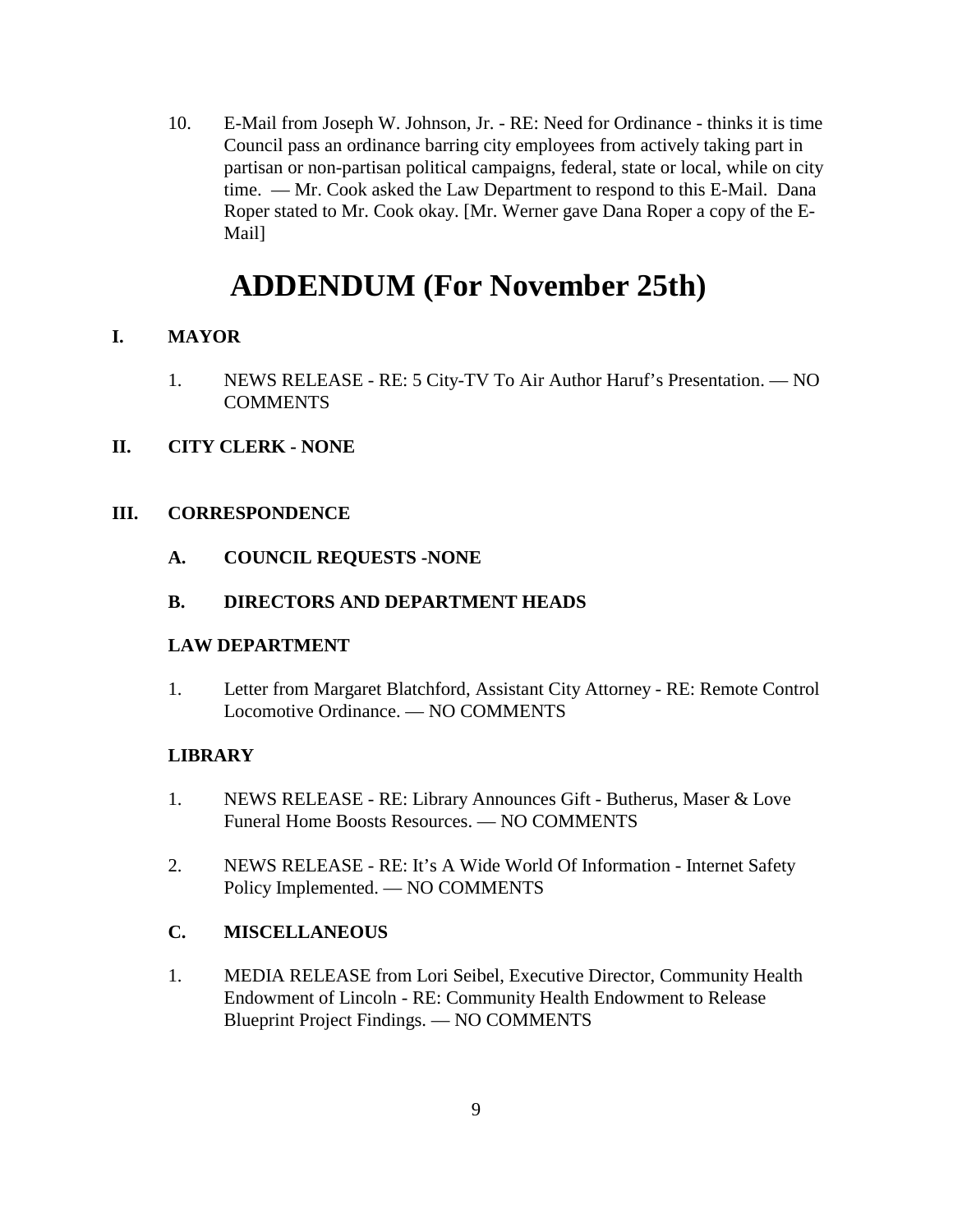- 2. Letter from Craig Bauer, Craig Bauer Construction Company RE: Lakeside Village Apartments. — NO COMMENTS
- 3. MEDIA RELEASE from John Huff, President, Capitol Beach Community Association (CBCA) - RE: The work is scheduled to begin this year with the lake being drained and dried. Next summer lake bottom dirt work will begin which will be completed before the end of 2003. Once the bottom work and other improvements are complete, the lake will begin to refill, and is scheduled to be available for recreation again in the spring/summer of 2004. Residents of the lake will pay the cost of the project. Possible grant funding is also being sought. — NO COMMENTS
- 4. Letter & Material from Liberty and justice for all RE: When it comes to Impact Fees – (Council received copies of this Material on 11/25/02)(Copy of this Material is on file in the City Council Office). — NO COMMENTS

# **ADDENDUM (For December 2nd)**

- **I. MAYOR NONE**
- **II. CITY CLERK NONE**
- **III. CORRESPONDENCE**
	- **A. COUNCIL REQUESTS -NONE**
	- **B. DIRECTORS AND DEPARTMENT HEADS**

#### **HEALTH DEPARTMENT**

1. Physician Advisory from Steve Beal - RE: Shigellosis. — NO COMMENTS

#### **C. MISCELLANEOUS**

1. E-Mail from Peter W. Katt to Steve Masters, Public Utilities Administrator - RE: Jamaica North Trail-Use of Utility Funds. — Mr. Cook stated that perhaps they should respond to this E-Mail and he thinks that it has already gone to Steve Masters, which is in regards to the Jamaica Trail issue. Mr. Cook indicated that he thinks that they have already received a memo on this issue explaining why it's valuable. Steve Masters stated to Mr. Cook 'right' and indicated that the memo is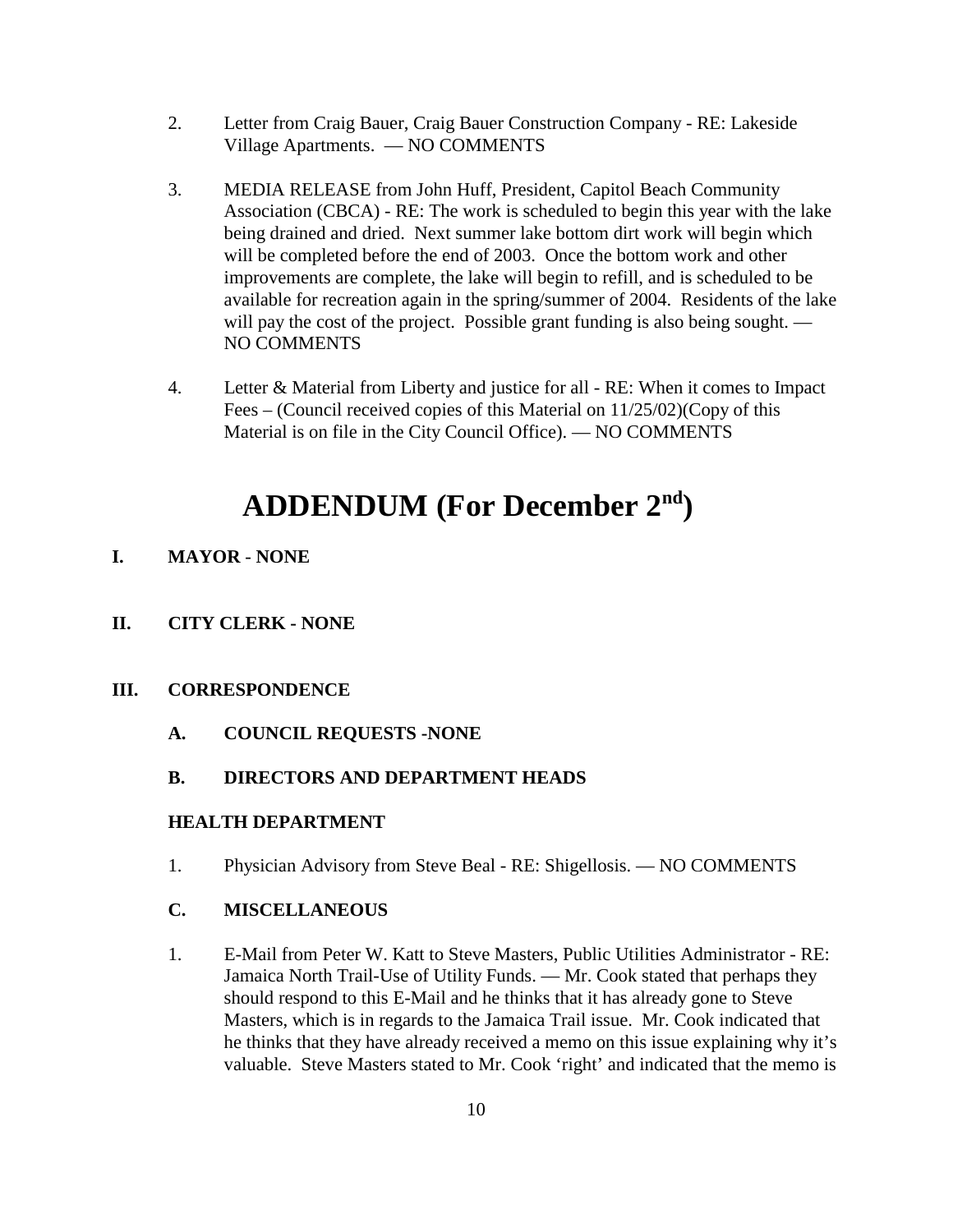in their packet. Mr. Masters stated that he will respond to the letter, but it will probably provide mostly the same information as in the memo. Discussion continued with Steve Masters going over the memo a little bit with Council and some comments from the Council. Mr. Cook stated to Steve Masters that they appreciated the memo. [Copy of this memo is on file in the City Council Office]

#### **IV. DIRECTORS**

**PUBLIC WORKS & UTILITIES DEPARTMENT -** Allan Abbott stated to Council that he seen something in regards to sidewalks and he knows that some of them have asked a couple of questions about it and they hope to get a Sidewalk District to them by the end of this year to take in the construction of those that haven't got input in by the property owners. Mr. Abbott stated to Council that they are hoping to get it to them by the end of this year, so they can act on it and so they can get it underway during the next constructions. Mr. Abbott stated to Mr. Cook that one of them was the one that he was talking about and noted that these are the ones that for whatever reason the property owners have not completed. Mr. Cook asked Mr. Abbott if he is going to get him an E-Mail reply back, so he can send it back to the guy explaining the time line and what exactly it is that they're asking to do. Mr. Abbott stated to Mr. Cook 'yes'. Mr. Cook stated to Mr. Abbott okay and 'thanked' him.

**BUILDING & SAFETY DEPARTMENT -** Mike Merwick stated to Council that regarding the Horizon Business Center on the violation with the fence and indicated that the fence has been removed, so the communication that they sent to them on October  $30<sup>th</sup>$ they don't need to do anything with now. Mr. Cook 'thanked' Mr. Merwick.

**PUBLIC WORKS & UTILITIES DEPARTMENT -** Roger Figard introduced Karl Fredrickson the new Assistant City Engineer to Council. Mr. Figard stated to Council that Karl started this morning and so he would like them all to welcome him. Mr. Figard stated to Council that Karl [Fredrickson] comes from the Nebraska Department of Roads with extensive experience in the Roadway Design, also working on financing and distribution of Federal funds to [inaudible] and Municipalities and currently he has been working Construction Division and Contracts and [inaudible]. Mr. Figard stated to Council that Karl's two areas of primary responsibility in assisting them is the Supervision over the Design Construction area and the Street Maintenance Operations, so they are really excited that he's here and looking forward to the help that he will give them. Mr. Figard stated to Council that he would ask all of them to introduce themselves to Karl when they get a chance and commented that he's going to do his best to help them all continue to get things done. Karl Fredrickson stated that he would like to say 'thank you' to the interview panel for selecting him for this position, it sounds like an exciting job and he's really looking forward to it and glad to be here. Council welcomed Karl [Fredrickson].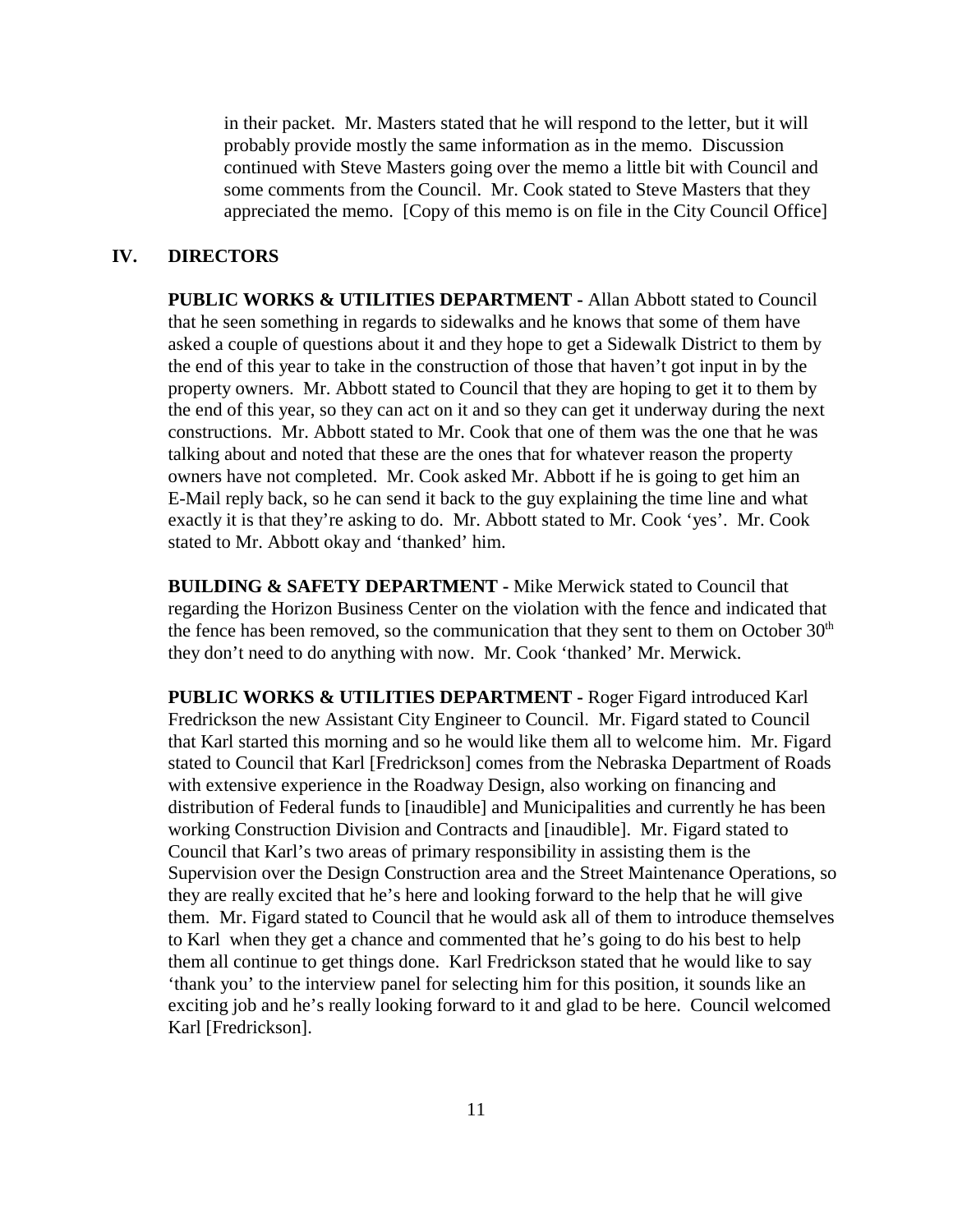#### **V. CITY COUNCIL MEMBERS**

#### **TERRY WERNER - NO COMMENTS**

**COLEEN SENG - NO COMMENTS**

**GLENN FRIENDT - ABSENT** 

**JON CAMP - ABSENT** 

#### **KEN SVOBODA - ABSENT**

#### **JONATHAN COOK**

[Mr. Cook held up an Article] Mr. Cook stated that he also might bring this up at the "Noon" Meeting and read through a little bit of an article about the State should rethink it's ban on Interstate billboards and [inaudible]. Mr. Cook indicated that he's not very excited about this and he was hoping that perhaps Mr. Camp would be interested in writing a letter to Governor Johanns to be opposed to it, so he will ask Mr. Camp at the "Noon" Meeting today. Mr. Cook asked if the restrictions on the billboards that go on the Interstate and go through Lincoln are govern by the 600 foot change and if they have local regulations that say so many feet back and asked if any changes in the State Law would effect them. Dana Roper stated to Mr. Cook on the Interstate that comes into the City, it would, 'yes'. Mr. Cook commented that it sounds like he would give cities the ability to do more with billboards, but it doesn't necessarily mean that they would preempt if the State changed their rules to be more or to be less restricted. Mr. Cook commented that they could still decide to be more restrictive and they could however preempt them, if they got into this legislation that they could just decide to allow it and they would have no choice. [Someone responded back to Mr. Cook on this issue, but comments inaudible] Mr. Cook stated that he would really be concerned about this. Discussion continued with Council and Allan Abbott on this issue with comments from the Council.